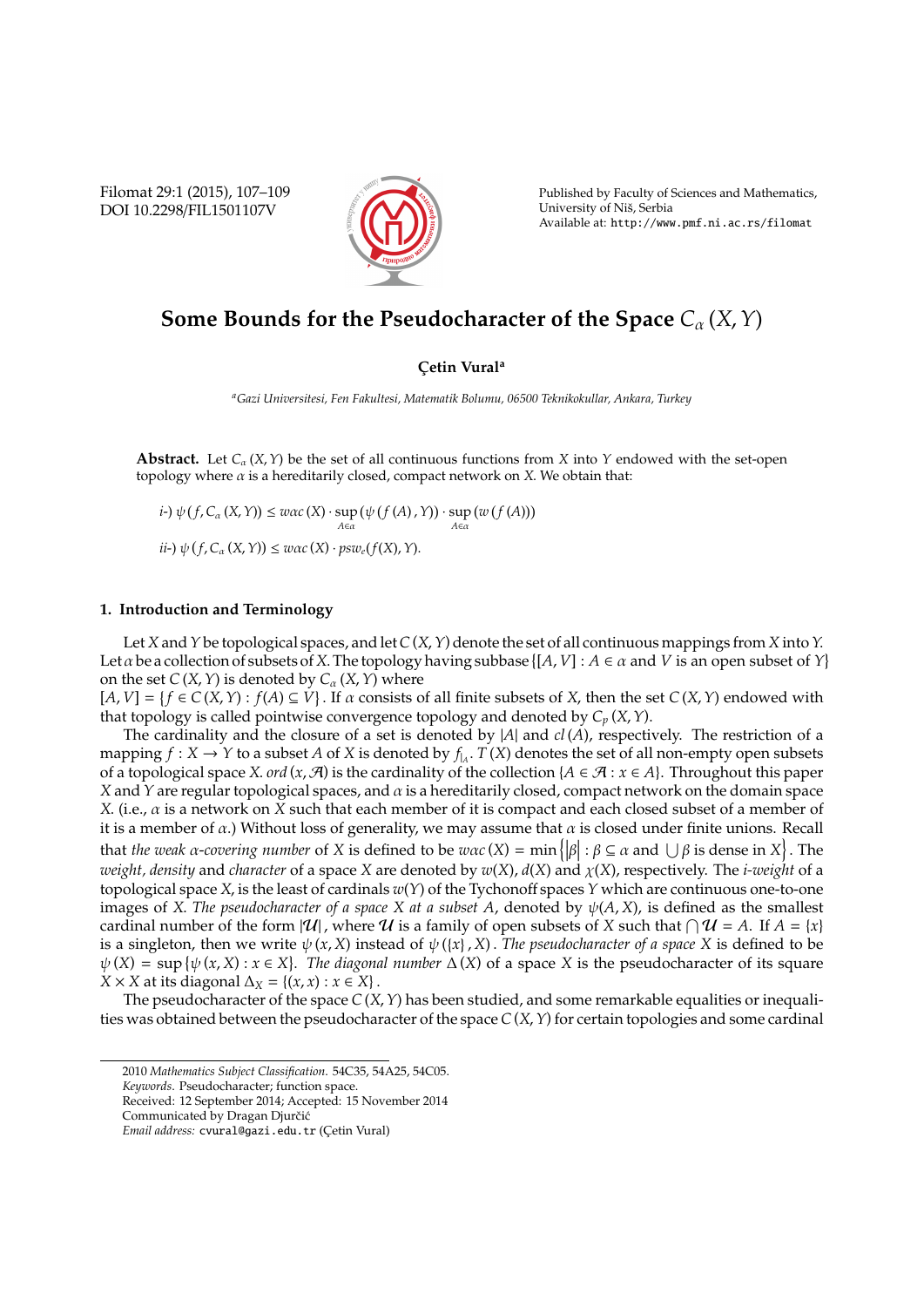functions on the spaces *X* and *Y*. For instance, in [3], the inequalities  $\psi(Y) \leq \psi(C_p(X,Y)) \leq \psi(Y) \cdot d(X)$  and, in [1] and [2], the equalities  $\psi(C_p(X, \mathbb{R})) = d(X) = iw(C_p(X, \mathbb{R}))$ , and in [6],  $\psi(C_\alpha(X, \mathbb{R})) = \Delta(C_\alpha(X, \mathbb{R})) =$ *w*α*c* (*X*) were obtained. In this paper, when the range space *Y* is an arbitrary topological space instead of the space  $\mathbb{R}$ , we obtained some inequalities between the pseudocharacter of the space  $C_{\alpha}(X, Y)$  at a point *f* and the weak α-covering number of the domain space *X* and some cardinal functions on the range space *Y*.

We assume that all cardinal invariants are at least the first infinite cardinal  $\aleph_0$ . Notations and terminology not explained above can be found in [4] and [5].

**2. Main Results**

First, we give an inequality between the pseudocharacter of a point *f* in the space  $C_\alpha$  (*X*, *Y*) and some cardinal functions on spaces *X* and *Y*.

**Theorem 2.1.** *For each*  $f \in C_\alpha(X, Y)$ , *we have* 

$$
\psi(f, C_{\alpha}(X, Y)) \leq w\alpha c(X) \cdot \sup_{A \in \alpha} (\psi(f(A), Y)) \cdot \sup_{A \in \alpha} (w(f(A)))
$$

*Proof.* Let  $wac(X) \cdot \sup \{\psi(f(A), Y) : A \in \alpha\} \cdot \sup \{w(f(A)) : A \in \alpha\} = \kappa$ . The inequality  $wac(X) \leq \kappa$  gives us a subfamily  $\beta = \{A_i : i \in I\}$  of  $\alpha$  such that  $|I| \leq \kappa$  and  $X = cl(\bigcup \beta) = cl(\bigcup \{A_i : i \in I\})$ . Since  $\psi(f(A_i), Y) \leq \kappa$ for each  $i \in I$ , there exists a family  $V_i$  consisting of open subsets of the space *Y* such that  $|V_i| \leq \kappa$  and  $f(A_i) = \bigcap \{V : V \in V_i\}$  for each  $i \in I$ . Since  $w(f(A_i)) \leq \kappa$  for each  $i \in I$ , the subspace has a base  $\mathcal{B}_i$  with  $|\mathcal{B}_i| \leq \kappa$ . For each  $i \in I$ , let

 $\mathcal{H}_i = \left\{ \left[ A_i \cap f^{-1}\left( \mathit{cl}\left( G \right) \right), Y\backslash \mathit{cl}\left( U \right) \right] : G, U \in \mathcal{B}_i \text{ and } \mathit{cl}\left( G \right) \cap \mathit{cl}\left( U \right) = \emptyset \right\},$  $\mathcal{R}_i = \{ [A_i, V] : V \in \mathcal{V}_i \}$  and  $\mathcal{W} = (\bigcup_{i \in I} \mathcal{R}_i) \cup (\bigcup_{i \in I} \mathcal{H}_i)$ .

It is clear that  $|W| \leq \kappa$  and  $f \in W$  for each  $W \in W$ . Now, we shall prove that  $\bigcap W = \{f\}$ . Take a  $g$  ∈  $\cap$  *W*. We claim that  $g_{|A_i} = f_{|A_i}$  for each  $i \in I$ . Assume the contrary. Suppose  $g_{|A_i} \neq f_{|A_i}$  for some  $j \in I$ that is, we have an  $x \in A_j$  such that  $f(x) \neq g(x)$ . Since  $g \in \bigcap \mathcal{W}$  and  $f(A_j) = \bigcap \{V : V \in \mathcal{V}_j\}$ , we have  $g(A_j) \subseteq f(A_j)$ . Therefore  $g(x) \in f(A_j)$  and  $f(x) \in f(A_j)$ . Since  $f(x) \neq g(x)$  and the space Y is regular, there exist *G* and *U* in  $\mathcal{B}_j$  such that  $f(x) \in cl(G)$ ,  $g(x) \in cl(U)$  and  $cl(G) \cap cl(U) = \emptyset$ . On the other hand, since  $\left[A_j\cap f^{-1}(cl(G))$  ,  $Y\setminus cl(U)\right]\in\mathcal{H}_j$  and  $g\in\bigcap\mathcal{W}$ , we have  $g\in\left[A_j\cap f^{-1}(cl(G))$  ,  $Y\setminus cl(U)\right]$ . But this contradicts to the fact that  $g(x) \in cl(U)$ . Hence,  $g_{|A_i} = f_{|A_i}$  for each  $i \in I$ , or in other words  $g_{|U_{i\in I}A_i} = f_{|U_{i\in I}A_i}$ . Hausdorffness of the space *Y* and the equality  $X = cl(\bigcup \beta) = cl(\bigcup \{A_i : i \in I\})$  lead us to the fact that  $g = f$ . Therefore  $\bigcap W = \{f\}$ , that is  $\psi(f, C_\alpha(X, Y)) \leq \kappa$ .

Recall that a cover A of a set *X* is called a *separating cover* if  $\bigcap \{A \in \mathcal{A} : x \in A\} = \{x\}$ , for each  $x \in X$ . Also recall that *the point separating weight psw* (*X*) of a topological space *X* is the smallest infinite cardinal  $\kappa$  such that the space *X* has a separating open cover *V* with *ord*( $x, \mathcal{V}$ )  $\leq \kappa$  for each  $x \in X$ .

**Definition 2.2.** *Let A be a subset of a topological space* (*X*, τ) . *We say that the point separating exterior weight*  $psw_e(A, X) ≤ κ$ , *if there exists a subfamily*  $V ⊆ τ$  *satisfying ord(a,*  $V) ≤ κ$  *and*  $∩$  { $V ∈ V : a ∈ V$ } = {a} , for each *a* ∈ *A*.

The following lemmas are needed for the second main theorem, and in order to prove them, let us recall the Miščenko's lemma.

**Lemma 2.3 (Miščenko's lemma [5]).** *Let* κ *be an infinite cardinal, let X be a set, and let A be a collection of subsets of X such that ord* (*x*, A) ≤ κ *for all x* ∈ *X*. *Then the number of finite minimal covers of X by elements of* A *is at most* κ.